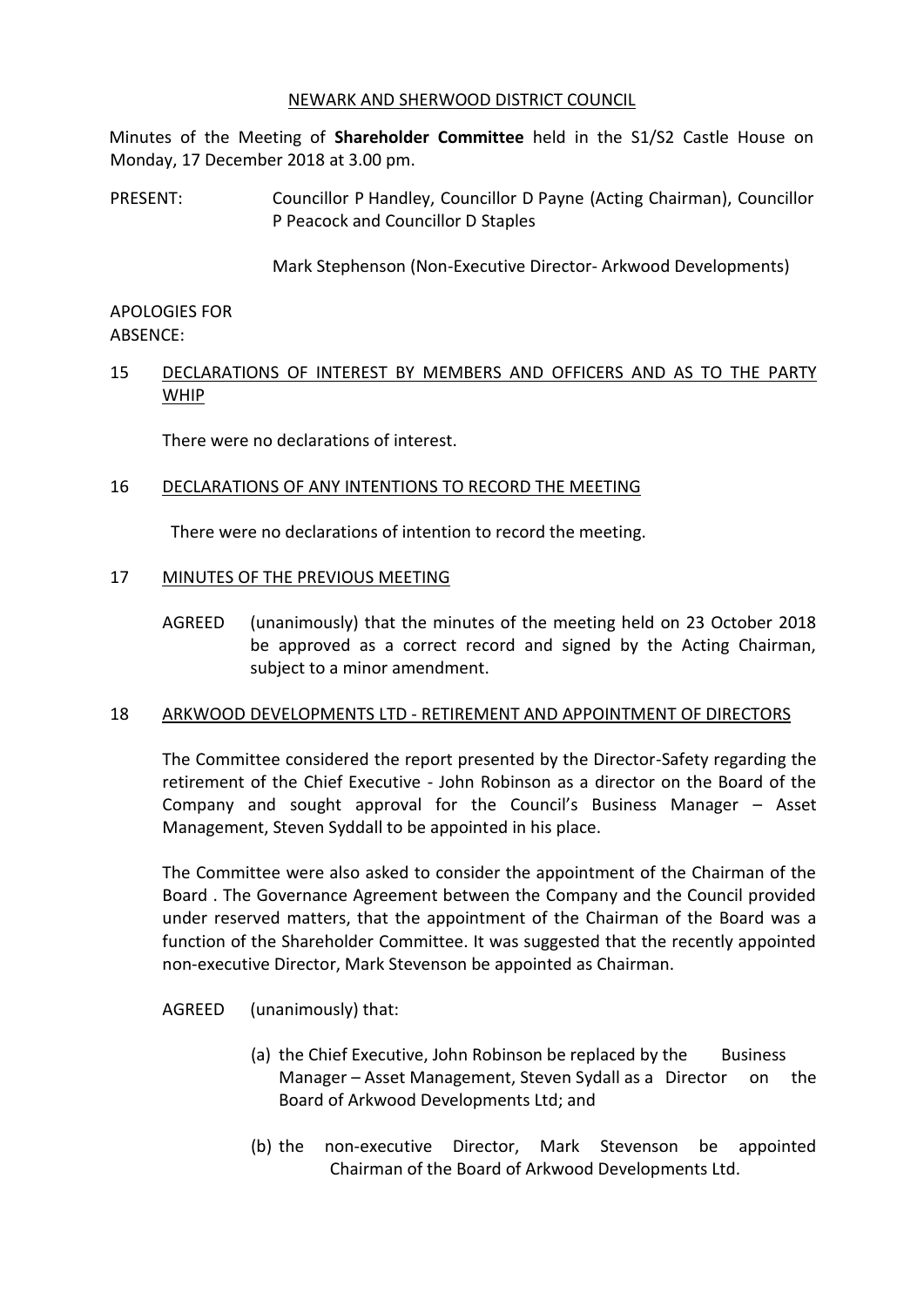### 19 APPOINTMENT OF MANAGING DIRECTOR - ARKWOOD DEVELOPMENTS LTD

The Non-Executive Director of Arkwood Developments gave a verbal update to the Committee regarding the appointment of a Managing Director of Arkwood Developments Ltd. He informed the Committee that following a recruitment process, an offer, subject to approval by the Shareholder Committee, had been made to one of the candidates and it was anticipated that the offer would be accepted in the next few days. The successful applicant was currently an employee of Newark and Sherwood Homes and it was felt that he had excellent experience which would be relevant to the start-up of the Arkwood Developments Company. It was acknowledged that further development would be required within the role of Managing Director, and the Non-Executive Director explained how the successful applicant would be supported in post, should the applicant he accept the role.

The Non-Executive Managing Director undertook to inform the Shareholder Committee once the appointment had been accepted.

AGREED (unanimously) that: the Shareholder Committee approve the appointment of Andy Dewberry as the Managing Director for Arkwood Developments Ltd.

## 20 MINUTES FROM THE BOARD MEETINGS OF ARKWOOD DEVELOPMENTS LTD

The Committee noted the minutes from the Board Meetings of Arkwood Developments Ltd, which had taken place on 29 June 2018, 28 August 2018 and 8 November 2018. The minutes were attached as exempt appendices to the report.

The Committee advised that they wished to consider the Business Plan for Arkwood Development as soon as practically possible after the commencement in post of the Managing Director and also the Business cases for each of the proposed developments. Business cases would need to be considered by the Shareholder Committee in order to recommend to the Council's Policy and Finance Committee and that the necessary funding be released.

AGREED (unanimously) that the minutes from the Board meetings of Arkwood Developments Ltd, which took place on 29 June 2018, 28 August 2018 and 8 November 2018 be noted.

### 21 FORWARD PLAN

The Committee considered the report presented by the Policy & Projects Officer which sought Committee approval to note the Forward Plan.

The forward plan had been developed referencing the Governance Agreement and the standing agenda items that the Shareholder Committee would expect to consider for the forthcoming year.

AGREED (unanimously) that the content of the forward plan be noted.